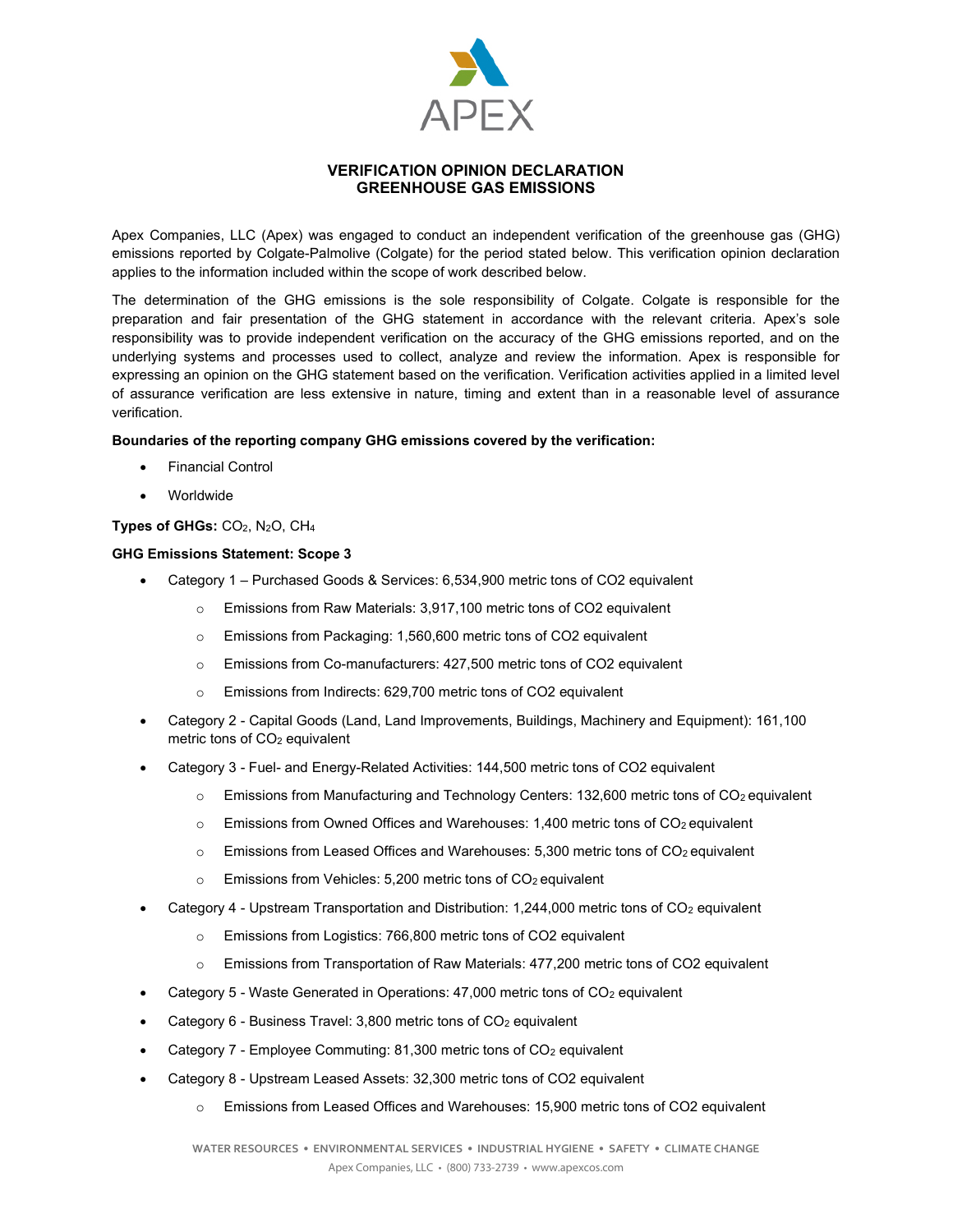

- o Emissions from Leased vehicles: 16,400 metric tons of CO2 equivalent
- Category 9 Downstream Transportation & Distribution: 711,800 metric tons of CO<sub>2</sub> equivalent
- Category 11 Use of Sold Products:  $30,596,900$  metric tons of CO<sub>2</sub> equivalent
- Category 12 End of Life Treatment of Sold Products: 981,500 metric tons of CO<sub>2</sub> equivalent
	- o Emissions from Packaging End-of Life: 196,100 metric tons of CO2 equivalent
	- o Emissions from Wastewater Treatment: 785,400 metric tons of CO2 equivalent

Data and information supporting the Scope 3 GHG emissions statement were in some cases estimated rather than historical in nature.

### Period covered by GHG emissions verification:

January 1, 2021 to December 31, 2021

## Criteria against which verification conducted:

- World Resources Institute (WRI)/World Business Council for Sustainable Development (WBCSD) Greenhouse Gas Protocol Corporate Value Chain (Scope 3) Accounting and Reporting Standard
- Global Logistics Emissions Council (GLEC) Framework for Logistics Emissions Accounting and Reporting

### Reference Standard:

• ISO 14064-3 Second Edition (2019-04): Greenhouse gases -- Part 3: Specification with guidance for the verification and validation of greenhouse gas statements

### Level of Assurance and Qualifications:

- Limited
- This verification used a materiality threshold of ±5% for aggregate errors in sampled data for each of the above Scope 3 categories

### GHG Verification Methodology:

Evidence-gathering procedures included but were not limited to:

- Interviews with relevant personnel of Colgate;
- Review of documentary evidence produced by Colgate;
- Review of Colgate data and information systems and methodology for collection, aggregation, analysis and review of information used to determine GHG emissions; and
- Audit of sample of data used by Colgate to determine GHG emissions.

### Verification Opinion:

Based on the process and procedures conducted, there is no evidence that the GHG emissions statement shown above:

- is not materially correct and is not a fair representation of the GHG emissions data and information;
- has not been prepared in accordance with the WRI/WBCSD Greenhouse Gas Protocol Corporate Value Chain (Scope 3) Accounting and Reporting Standard, except for Upstream Transportation and Distribution and,
- has not been prepared in accordance with the GLEC Framework for Logistics Emissions Accounting and Reporting (Upstream Transportation and Distribution).